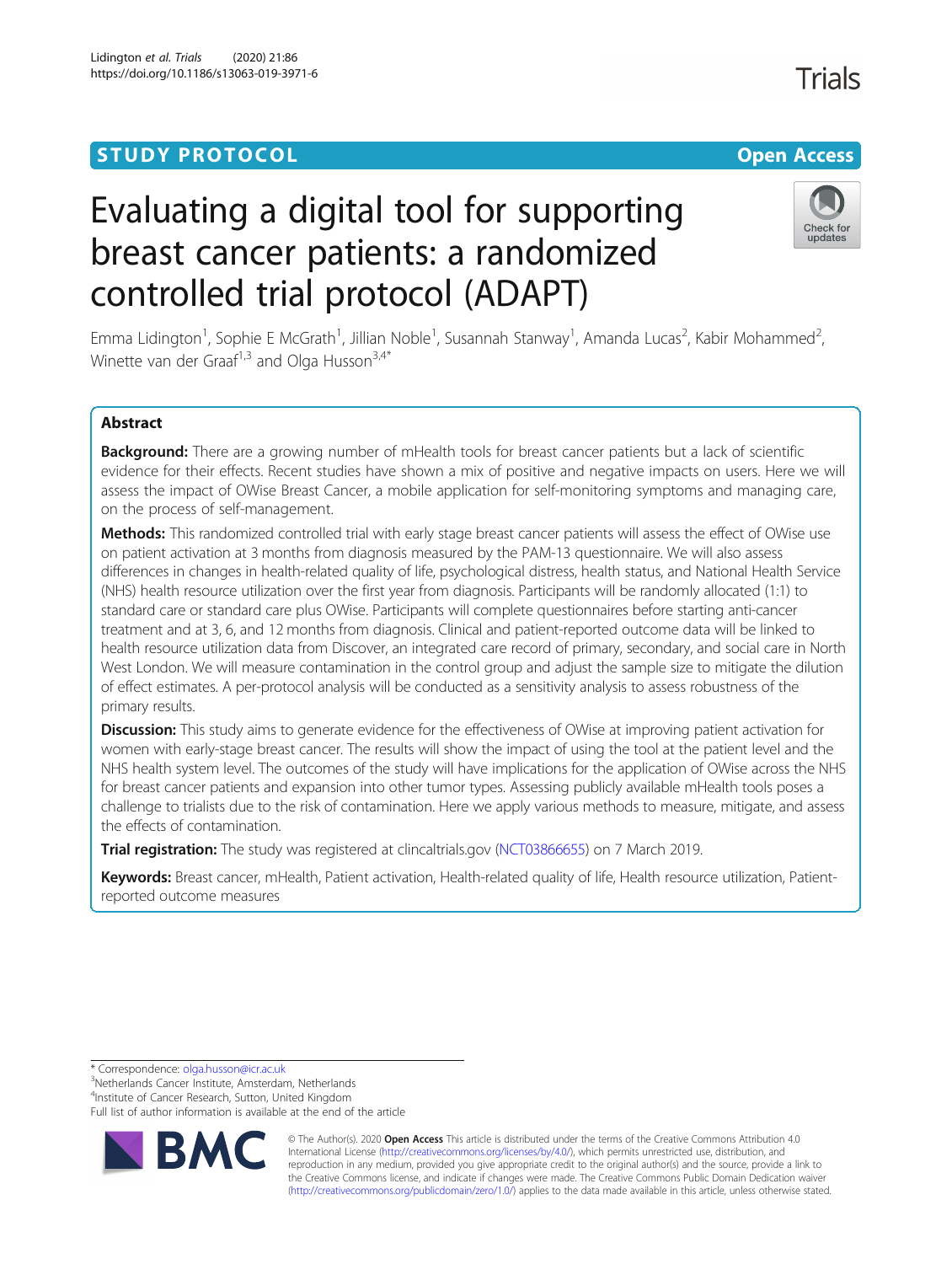#### Background

Breast cancer is the most common form of cancer diagnosed in the United Kingdom (UK), with around 55,200 new cases each year [[1\]](#page-8-0). In 2010, the National Health Service (NHS) in England spent around £675 million for the care of patients with breast cancer, with current NHS and broader societal costs likely exceeding this value [[2\]](#page-8-0). With the incidence of breast cancer expected to increase in the UK over the next 15 years [\[1](#page-8-0)], the NHS is promoting increased self-management of care [[3\]](#page-8-0).

Patients and providers are looking to mHealth applications for potential self-management benefit in cancer populations [[4\]](#page-8-0). mHealth is the application of mobile technology by patients or health care providers to monitor health and improve outcomes [[5\]](#page-8-0). A recent review has found 12 studies assessing mHealth tools to support self-management in breast cancer patients [[6\]](#page-8-0). Many of the studies assessing mHealth tools found promising results with a wound monitoring application reducing health resource utilization [\[7](#page-8-0)], an electronic daily journal stabilizing daily functional activity [\[8](#page-8-0)] and an application providing information and support improving selfefficacy and quality of life and reducing symptom interference [\[9](#page-8-0)]. However, one application providing tailored information before surgery increased levels of anxiety and depression in patients  $[10]$ . The inconsistency in effects highlights the need to rigorously assess the impact of mHealth tools before encouraging use.

OWise Breast Cancer is a new mHealth technology for the self-management of care in breast cancer patients. OWise provides tailored medical information, a tracker to self-monitor symptoms and functions to manage care including an appointment calendar, modifiable question list and consultation recording device [\[11\]](#page-8-0). OWise, listed in the NHS Apps Library, is freely available for download [\[12](#page-8-0)]. OWise was developed outside an academic setting but followed the mHealth development and evaluation process defined by Whittaker et al. [\[13\]](#page-8-0). Programmers designed the tool in an iterative process with patients and conducted thorough user testing.

A qualitative study evaluating OWise in the Netherlands showed patients and providers found the tool usable and felt it had the potential to help patients take in more information from consultations, manage appointments, and feel more in control during treatment [[14](#page-8-0)]. To understand the impact of OWise on health behaviors, health-related quality of life (HRQoL), and NHS resource utilization, comparative data are needed.

#### Conceptual model

The conceptual model for OWise is based on the Individual and Family Self-Management Theory. This theory posits that self-management is the process by which individual and family health knowledge and behaviors are used to reach certain health outcomes (Fig. [1\)](#page-2-0) [\[15\]](#page-8-0). The theory takes into account individual, medical, social, and environmental factors that influence the process of self-management.

OWise aims to improve HRQoL and reduce health resource utilization by intervening on the selfmanagement process. The digital tool aims to increase knowledge and beliefs by providing tailored medical information and recommended questions in the modifiable question list. OWise aims to improve self-regulation skills and abilities with the symptom tracker and appointment calendar. The proximal outcome we will measure is patient activation and distal outcomes are HRQoL, psychological distress, health status, and health care costs. Studies have previously linked patients' activation to better HRQoL, improved care experiences, and lower use of NHS resources [\[16](#page-8-0)–[18\]](#page-8-0).

#### Methods

#### Aim

This study aims to understand the impact of OWise on health behaviors, HRQoL, and health care utilization in early stage breast cancer patients compared to standard care alone.

#### Study design

We will evaluate the effectiveness of OWise using a multicenter, individually randomized, parallel controlled trial recruiting 122 patients. The intervention group will receive OWise plus standard care, while the control group will receive standard care alone to assess superiority. Due to the nature of the digital tool, it is not possible to blind participants or providers. Outcomes are reported directly by participants and analysis depends on the randomly assigned group. Therefore, outcome assessors and data analysts are not blinded either. Patients in both groups will complete patient-reported outcome measures (PROMs) to assess outcomes at baseline, 3, 6, and 12 months from diagnosis. See Fig. [2](#page-3-0) for the SPIRIT diagram showing the schedule of enrolment and assessment and Additional file [1](#page-7-0) for the SPIRIT checklist.

#### Randomization

Patients will be randomly assigned (1:1) to the intervention or control group [\[19,](#page-8-0) [20\]](#page-8-0). Randomization will be stratified by age group and center. Age is grouped by (1) under 60 years old and (2) 60 years old and over as internet access drops between age groups 45–55 and 55–65 [[21\]](#page-8-0) and the incidence of breast cancer in the UK is evenly distributed around age 60 [[1\]](#page-8-0). The Institute of Cancer Research Clinical Trials and Statistics Unit Randomisation Service will generate the randomization sequence and allocate the group by phone.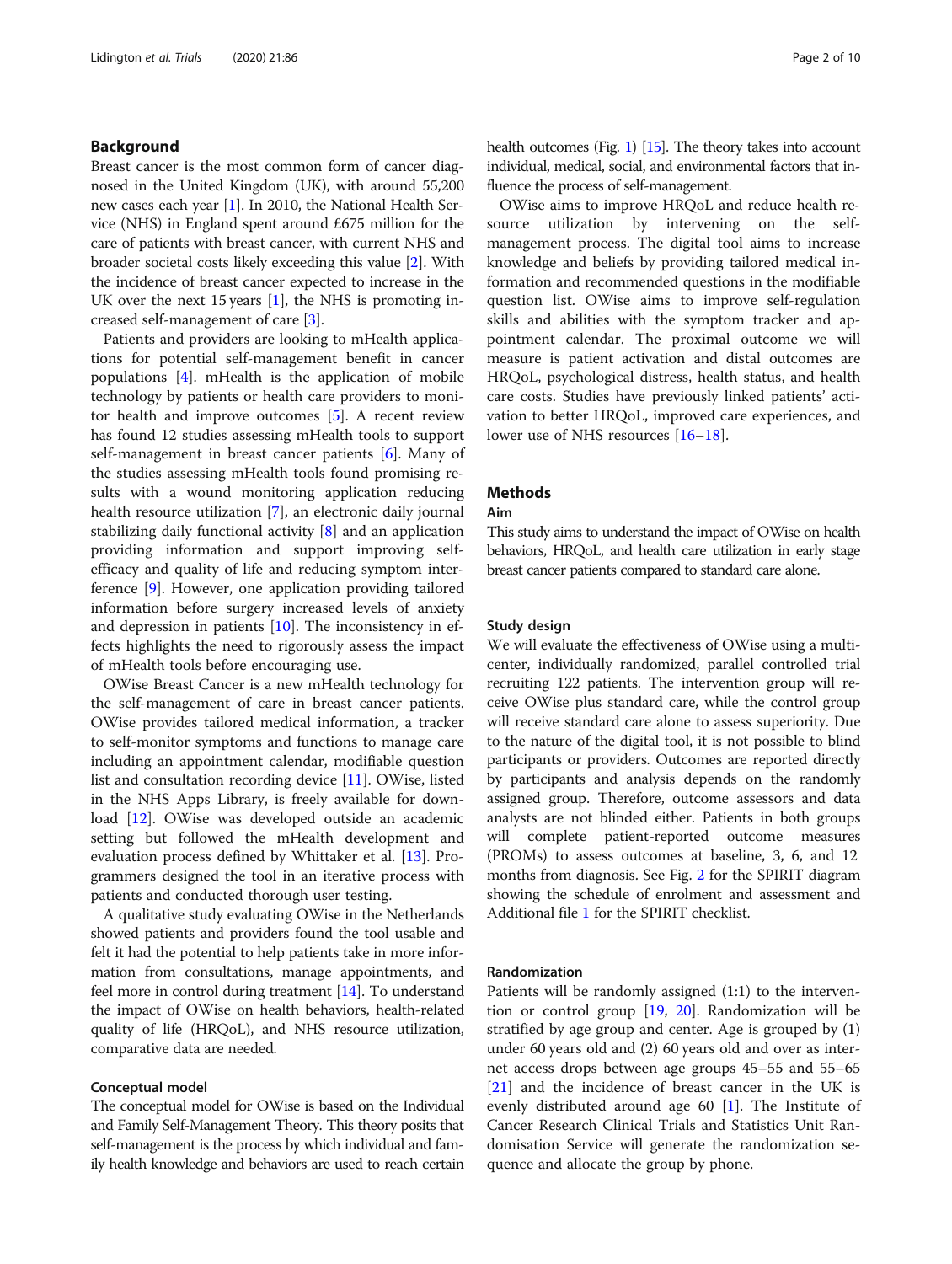<span id="page-2-0"></span>

#### Participants

Females (aged 18 years or over) newly diagnosed with early stage breast cancer as a first primary diagnosis will be eligible to take part. Eligibility was restricted to early stage and first primary diagnoses as metastatic patients may have confounding care and psychosocial experiences and patient activation naturally increases with time after a breast cancer diagnosis [\[22](#page-8-0)]. Patients must complete the baseline measure before starting anticancer treatment. All participating sites are located in the UK, a list of which can be found on the registration website. Exclusion criteria include private care, difficulty reading in English, significant cognitive impairments or poor mental health, and no Internet access.

#### Intervention group

OWise is an mHealth tool accessible online or by mobile application [[11\]](#page-8-0). The tool offers tailored medical information, a modifiable question list with tailored recommended questions, a medical terms glossary, useful links to local resources, and a tracking tool for symptoms, an appointment calendar, and a consultation recording device.

In the study, only patients randomized into the intervention group will receive information about OWise. The individual enrolling the patient will provide instructions for creating an account and navigating the tool. Participants will be free to use the tool as much as they wish to mimic real-world use of the application. The tool is free to download and accessible to the participant beyond the study period.

#### Control group

Participants in the control group will receive all standard information including leaflets and links to resources that patients usually receive at the time of a new breast cancer diagnosis. Participants in the control group will not be given information about the tool but will also not be explicitly prohibited from using the tool.

#### Primary objective

The primary objective of this study is to test whether the use of OWise increases patient activation scores at 3 month follow-up by at least four points more than standard care.

### Secondary objectives

- (1) To test whether any difference in the change in patient activation between the two groups still exists after controlling for potential covariates.
- (2) To test whether the use of OWise leads to a smaller decrease in health status at 3-month follow-up than standard care after controlling for potential covariates.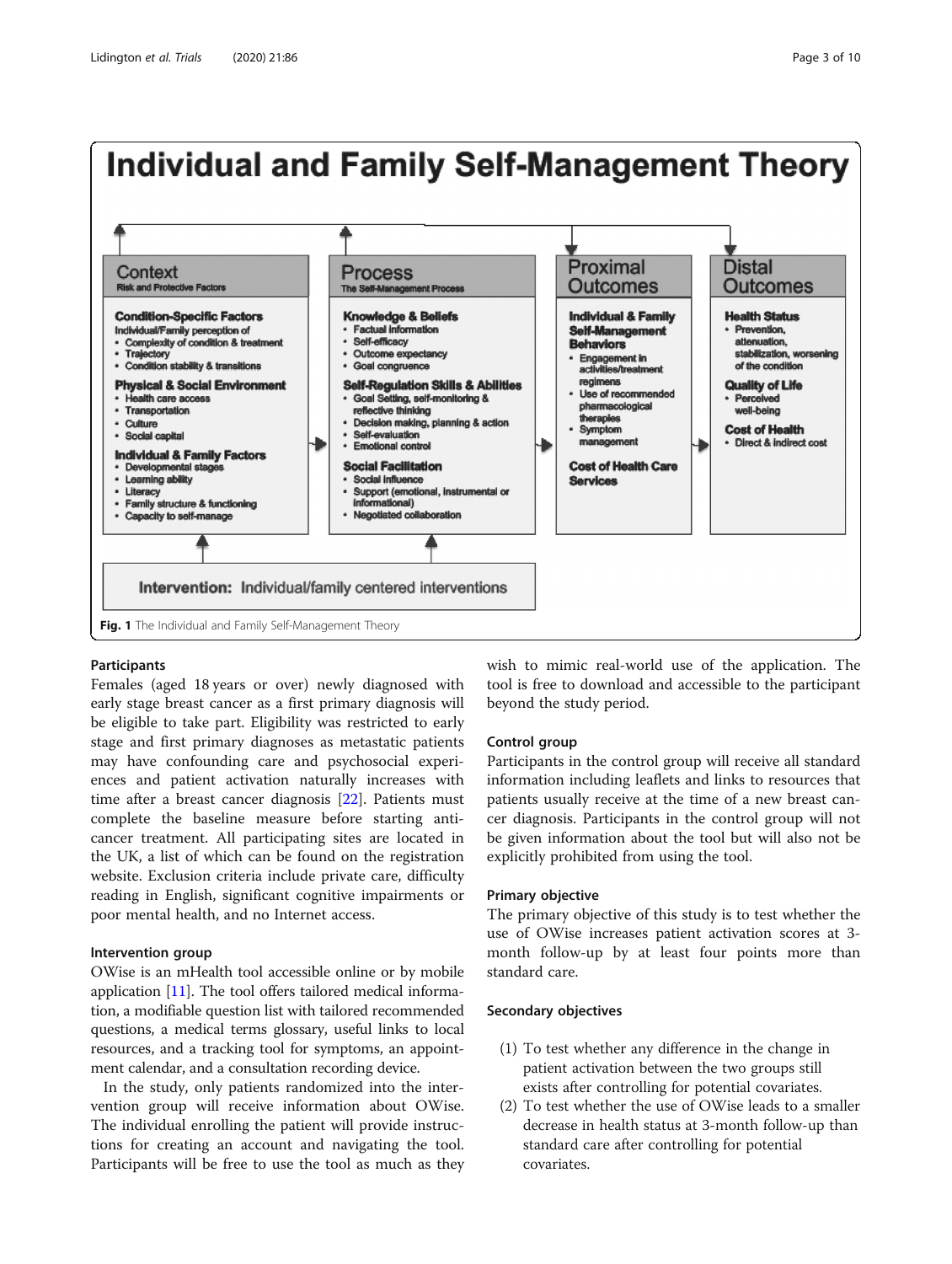<span id="page-3-0"></span>

|                                              | <b>STUDY PERIOD</b> |                |                            |                                   |                             |
|----------------------------------------------|---------------------|----------------|----------------------------|-----------------------------------|-----------------------------|
|                                              | <b>Enrolment</b>    | Allocation     | Post-allocation            |                                   | Close-out                   |
| <b>TIMEPOINT</b>                             | - $t_1$             | $\mathbf 0$    | 3 months from<br>diagnosis | <b>6</b> months from<br>diagnosis | 12 months from<br>diagnosis |
| <b>ENROLMENT:</b>                            |                     |                |                            |                                   |                             |
| <b>Eligibility screen</b>                    | $\mathsf{X}$        |                |                            |                                   |                             |
| Informed consent                             | $\mathsf X$         |                |                            |                                   |                             |
| Allocation                                   |                     | $\pmb{\times}$ |                            |                                   |                             |
| <b>INTERVENTIONS:</b>                        |                     |                |                            |                                   |                             |
| <b>Provision of OWise</b>                    |                     | $\pmb{\times}$ |                            |                                   |                             |
| <b>ASSESSMENTS:</b>                          |                     |                |                            |                                   |                             |
| <b>Demographics</b>                          | $\mathsf{X}$        | $\pmb{\times}$ |                            |                                   |                             |
| <b>PAM-13</b>                                |                     | $\mathsf{X}$   | $\mathsf X$                | $\mathsf X$                       | $\bar{\mathsf{X}}$          |
| EORTC-QLQ-C30                                |                     | $\mathsf{X}$   | $\pmb{\times}$             | $\mathsf{X}$                      | $\mathsf X$                 |
| EORTC-QLQ-BR45                               |                     | $\mathsf X$    | $\mathsf X$                | $\mathsf X$                       | $\mathsf X$                 |
| <b>HADS</b>                                  |                     | $\pmb{\times}$ | $\pmb{\times}$             | $\mathsf X$                       | $\mathsf{X}$                |
| <b>EQ-5D-5L</b>                              |                     | $\mathsf X$    | $\mathsf X$                | $\mathsf X$                       | $\bar{\mathsf{X}}$          |
| <b>Clinical diagnosis</b>                    |                     | $\pmb{\times}$ |                            |                                   |                             |
| <b>Treatment</b> and<br>hospitalisation data |                     |                |                            |                                   | X                           |
| Discover data                                |                     |                |                            |                                   | $\mathsf{X}$                |
| OWise use data                               |                     |                |                            |                                   | $\mathsf X$                 |
| Fig. 2 Schedule of enrolment and assessments |                     |                |                            |                                   |                             |

- (3) To test whether the use of OWise leads to a smaller decrease in HRQoL at 3-month follow-up than standard care alone after controlling for potential covariates.
- (4) To test whether the use of OWise leads to a lower increase in psychological distress at 3-month follow-up compared to standard care alone after controlling for potential covariates.
- (5) To test whether the use of OWise reduces the rate of resource utilization in the first year following diagnosis compared to standard care among patients registered in Discover, an integrated health and social care record in North West London.
- (6) To test whether the use of OWise reduces the average cost per patient in the first year following diagnosis compared to standard care among patients registered in Discover.
- (7) To describe the change in patient activation in the intervention group compared to the control group in the first year following diagnosis.
- (8) To describe the level of OWise uptake in the intervention group in the first year following diagnosis.
- (9) To describe the change in the pattern of patient activation, HRQoL, psychological distress, and health status in the intervention group compared to the control group in the first year following diagnosis.

# Procedure

# Recruitment

We will continuously sample all patients meeting eligibility criteria diagnosed within the recruitment period. A member of the clinical team will identify eligible patients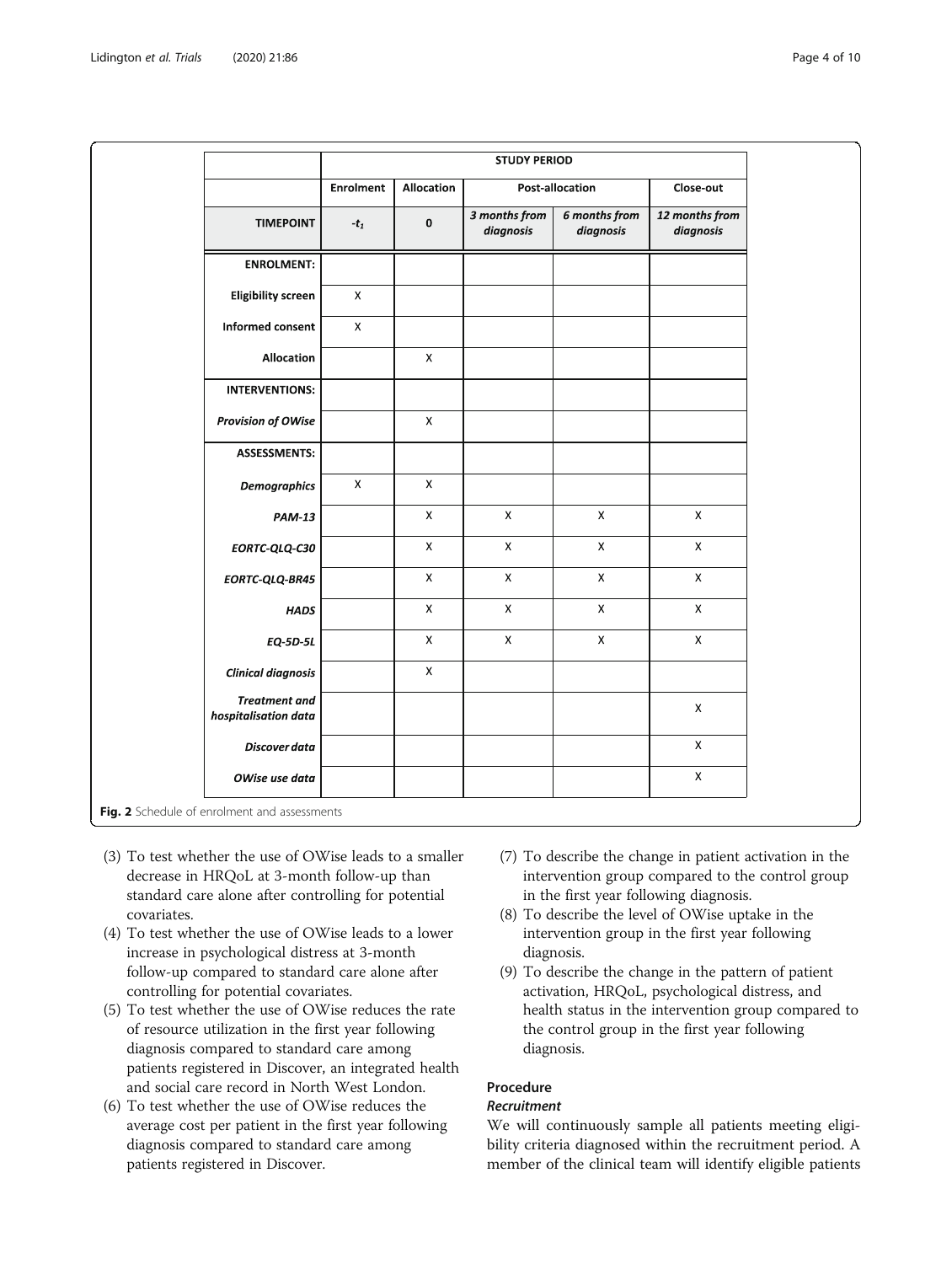in multi-disciplinary team meetings or clinic lists and invite potential participants at diagnosis. The name of the digital tool will not be disclosed when inviting patients. If a patient shows interest, a researcher will provide further information either in person or over the phone. Patients can decide to take part any time before starting anti-cancer treatment.

After meeting eligibility criteria and providing written informed consent, participants will be randomized. The researcher will inform the participant of their allocation and provide instructions for accessing the online PROM collection tool. Participants in the intervention arm will be required to complete the baseline measure before using OWise.

#### Measures

Primary outcome measure

Patient Activation Measure (PAM-13) Patient activation describes the knowledge, skills, and confidence a person has in managing their health and care [\[23](#page-8-0), [24](#page-8-0)]. The PAM-13 is a 13-item questionnaire that measures patient activation [[25\]](#page-8-0). Each item has four response options from (1) 'strongly disagree' to (4) 'strongly agree,' and 'not applicable.' PAM-13 scores will be calculated according to the guidelines [\[25\]](#page-8-0). Scores range on a scale of 1–100 corresponding to four activation levels:  $1 \leq 47.0$  not believing activation important, 2 (47.1–55.1) a lack of knowledge and confidence to take action, 3 (55.2–67.0) beginning to take action, and 4 ( $\geq 67.1$ ) taking action [\[25\]](#page-8-0). This measure has been used widely among cancer patients and across the UK [\[26](#page-8-0)–[28](#page-8-0)] and has robust evidence of reliability and validity [\[23,](#page-8-0) [29,](#page-8-0) [30\]](#page-8-0). Patient activation, as measured by the PAM-13, can be targeted by interventions and change over time [\[24\]](#page-8-0). Previous work has shown that higher patient activation is associated with better HRQoL and lower health care utilization [\[16](#page-8-0)–[18](#page-8-0), [31](#page-8-0)].

#### Secondary outcome measures

The European Organisation for Research and Treatment of Cancer Core Quality of Life Questionnaire (EORTC QLQ-C30 version 3) and Updated Breast Cancer Module (EORTC QLQ-BR45) The EORTC QLQ C-30 is a 30-item instrument measuring HRQoL with five functional scales (physical, role, cognitive, emotional, and social), a global quality of life scale, eight symptom scales or items (fatigue, pain, nausea and vomiting, dyspnea, loss of appetite, sleep disturbance, constipation and diarrhea) and a single item assessing perceived financial impact [[32\]](#page-8-0). The EORTC QLQ-BR45 contains five functional scales or items (body image, future perspective, sexual functioning, sexual enjoyment, and breast satisfaction) and seven symptom scales or items (systemic therapy side effects, upset by hair loss, arm symptoms, breast symptoms, endocrine therapy symptoms, skin mucosis symptoms, and endocrine sexual symptoms) [[33\]](#page-8-0). Scores will be calculated according to EORTC guidelines [[34\]](#page-8-0). All scores range from 0 to 100. Higher scores on functional scales and global quality of life indicate better function and HRQoL, respectively. Higher scores on symptom scales and items indicate higher symptom burden [\[35\]](#page-8-0). The measures have strong evidence of validity and reliability in early stage breast cancer patients and have been used in a number of clinical trials allowing for comparisons [\[33](#page-8-0), [36](#page-8-0)].

Hospital Anxiety and Depression Scale (HADS) This 14-item questionnaire measures psychological distress with seven items assessing anxiety, seven items assessing depression and the summed total score reflecting the level of psychological distress [\[37](#page-8-0)]. Three continuous scales will be calculated (anxiety, depression, and overall psychological distress) according to HADS guidelines [[37,](#page-8-0) [38](#page-8-0)]. Higher scores indicate more psychological distress [\[37,](#page-8-0) [38](#page-8-0)]. The HADS has evidence of reliability and validity in early stage breast cancer patients [\[36,](#page-8-0) [39\]](#page-8-0).

EuroQol 5-Dimension 5-Level questionnaire (EQ-5D-5L) This instrument, assessing health status, consists of five items and a visual analogue scale [[40\]](#page-8-0). The items cover five dimensions (mobility, self-care, usual activities, pain/discomfort, and anxiety/depression). Each dimension has five response levels from 'no problems' to 'extreme problems.' The visual analogue scale records the patient's self-rated health from 0 to 100, with the highest score indicating 'The best health you can imagine' and the lowest score indicating 'The worst health you can imagine.' Responses to each item combine to form a five-digit number that describes the patient's health state. A corresponding index value will be assigned according to a recent valuation study conducted in England [[41\]](#page-8-0). The EQ-5D-5L has a large base of evidence and for validity and reliability in breast cancer patients and can also be used to conduct economic analyses [\[42](#page-8-0)].

Health care utilization Health care utilization will be assessed using data routinely collected in Discover. The Discover-linked dataset includes coded information on health and social care resource utilization of individuals registered with a GP practice in the North West London region. Information is collected about the number and type of appointments from primary, secondary, and social care for each patient between diagnosis and 1-year follow-up.

Health care costs The Discover-linked dataset also provides the current costs of health and social care to Clinical Commissioners in North West London based upon Commissioner local pricing. Information on the cost of each type of appointment is calculated routinely and collated together across health care settings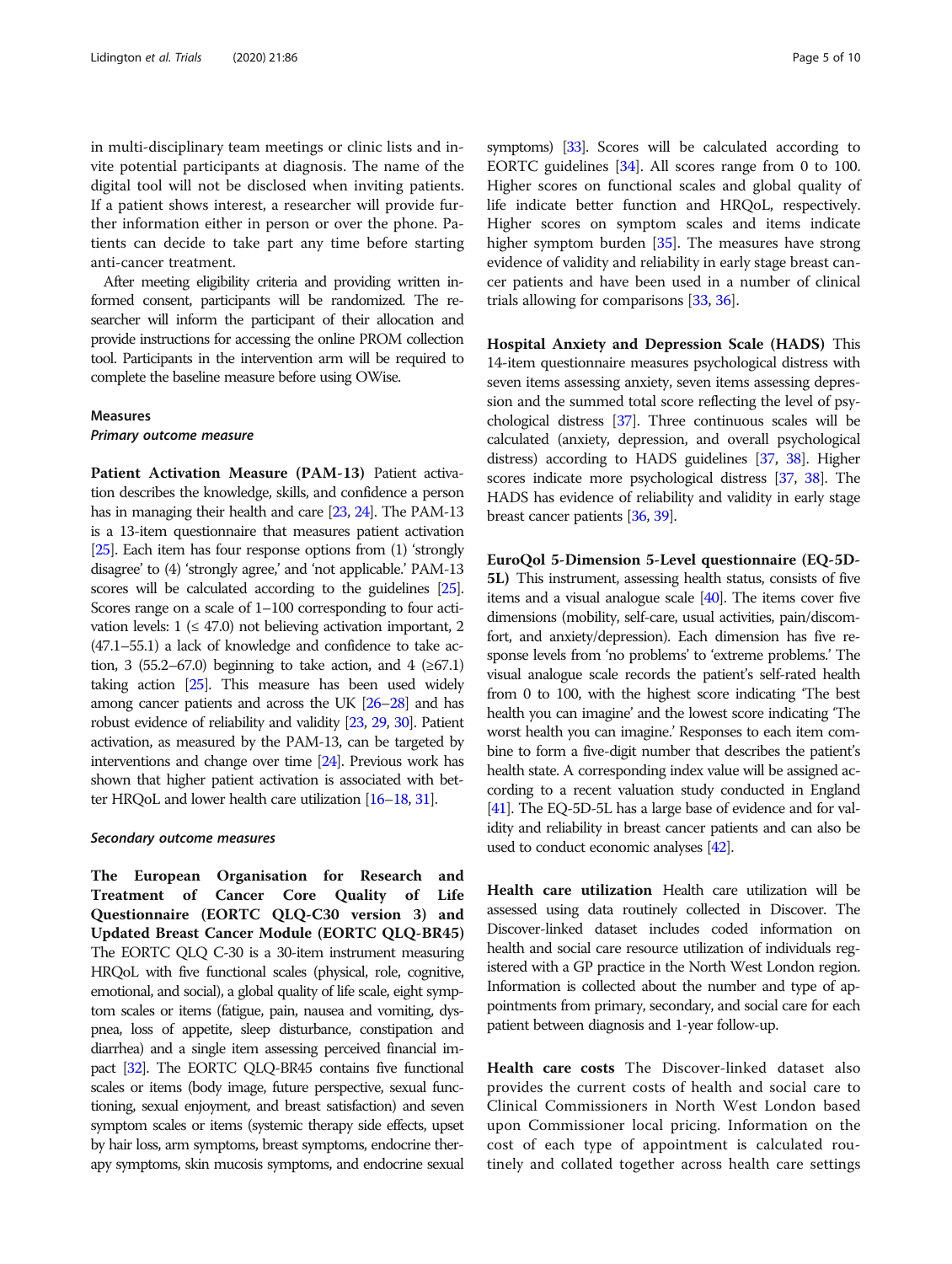to provide a measure of health and social care utilization of each patient.

OWise uptake With patient informed consent, we will evaluate OWise uptake by reviewing timestamps that indicate logging in or modification of a specific function. This information will allow us to evaluate whether participants use the tool, which function patients use, and how long the tool is used for.

#### Contamination

Patient responses to items at each measurement time point will indicate contamination. A set of 19 items will ask participants to identify the use of supportive care services including self-management mobile phone applications or websites. If a participant says yes, we will ask them to name the source in a free-text box to determine whether or not OWise has been used. Prior to recruitment close, the statistician will assess the level of contamination and increase the sample size commensurately [\[43\]](#page-8-0).

#### Data management

The study steering committee determined that a data monitoring committee was unnecessary for this study, as it poses a minimal risk to patient safety and uses only routinely collected or patient-reported data.

#### Patient-reported outcome measure data

Participants will complete PROMS using PROFILES (Patient-Reported Outcomes Following Initial treatment and Long-term Evaluation of Survivorship), an online PROM collection and data management system developed in the Netherlands and implemented at the Royal Marsden [[44](#page-8-0)]. Follow-up time points will be managed by the Royal Marsden as the coordinating center. PROM responses cannot be viewed by the researcher or clinical team until extracted at the end of the study when it will be linked to other study data by the study identification number.

#### Clinical data

With patient informed consent, researchers will collect relevant clinical data from the local electronic patient record and store it digitally at the Royal Marsden. Clinical data will be extracted at the end of the study and linked to other study data by the study identification number.

#### Health care utilization

Study participants will be identified in Discover by NHS number and flagged with the study identification number. The Imperial College Health Partners Discover team will access a de-identified version of the data to analyze health and social care resource utilization on behalf of the Royal Marsden. Health and social care resource utilization data will be

extracted at the end of the study and linked to other study data by the study identification number.

#### OWise engagement

Participants will be provided with a unique invitation code linked to their study identification number to input when creating an OWise account. Timestamp data will be identified by the invitation code and extracted at the end of the study. The data will be linked to other study data by the unique invitation code.

# Sample size

Sample size calculations are based on the change in PAM-13 score from baseline to 3 months. A difference of four points is considered clinically relevant [\[29,](#page-8-0) [45](#page-8-0)]. In a similar study, the mean PAM-13 score at baseline for the intervention group was 61.3 (SD 16.61) and 67.9 (SD 16.85) at 3 months [[46\]](#page-8-0). For the control group, the study reported a mean PAM-13 score at baseline of 62.1 (SD 17.30) and 62.8 (SD 14.94) at 3 months. Based on these findings, this study is planned to detect a mean change difference of 5.90 assuming a common standard deviation of 10.0. Using an 80% power, the study will recruit 47 patients per group. This was calculated using a two-sided test with alpha = 0.05. We will increase the sample size taking 23% attrition at 3 months into account  $(47/(1-0.23))$  to 61 patients per group  $[47]$  and, as mentioned above, increase the sample size accordingly if contamination is found near the end of recruitment.

#### Analysis

The CONSORT-EHEALTH recommendations for reporting randomized trials for developing and evaluating eHealth interventions will guide trial reports [\[48](#page-9-0)]. Primary and secondary outcomes will be assessed using intention-to-treat analysis where all participants are analyzed according to the arm to which they were randomized. We will conduct a sensitivity analysis separately as described below. The data will be analyzed after all patients have completed the 1-year follow-up. Data will be reported descriptively at each time point. Mean and standard deviation or median and range will be reported for continuous outcomes. Frequency and percentage will be reported for categorical outcomes.

The association between potential covariates and the primary and secondary endpoints will be explored using univariate analysis. Any variables with a  $p$  value of  $< 0.1$  will be included in the multivariable model. Multivariable analysis controlling for potential covariates associated with the particular outcome will be conducted using logistic regression for binary outcomes and multiple linear regression for continuous outcomes. Two-sided  $p$  values of  $< 0.05$  will be considered statistically significant.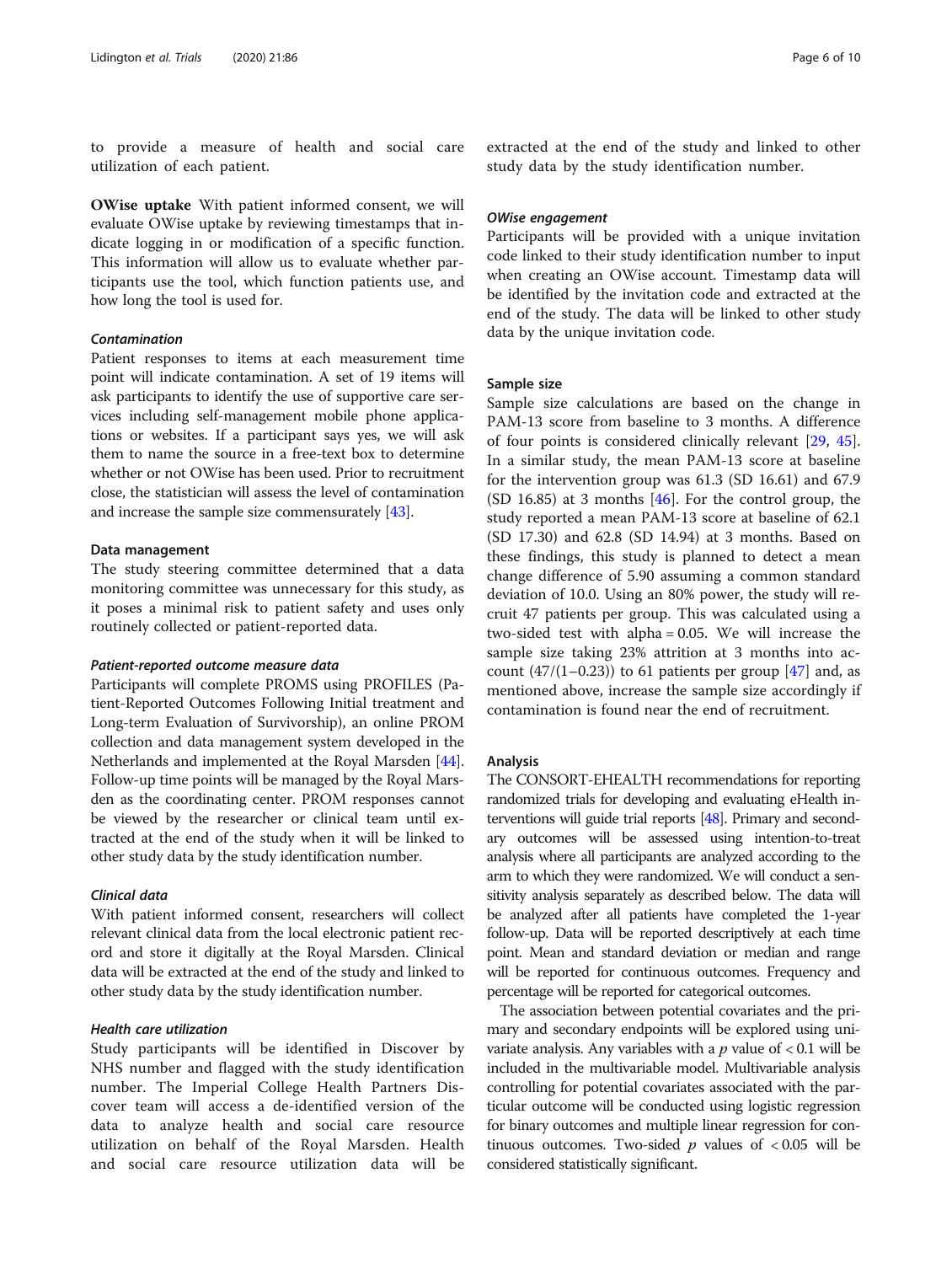#### Primary endpoint

We will compare the PAM-13 score change between the intervention arm and the control arm using independent  $t$  test. Data will be log-transformed to achieve normality as appropriate. We will also compare the mean change in PAM-13 score in the intervention and control arm in a multiple linear regression model including potential covariates.

#### Secondary endpoints

We will compare the mean change in EQ-5D-5L index score and visual analogue score, EORTC QLQ-C30 and EORTC QLQ-BR45 scale scores in the intervention and control arm in simple and multiple linear regression models including potential covariates.

We will compare the mean change in the three HADS scale scores in the intervention and control arm in simple and multiple linear regression models including potential covariates. Based on the continuous overall psychological distress score, patients are classified as 'distressed' when they have a score of  $\geq$  8, and 'not distressed' when they have a score < 8. Frequency, percentages, and any appropriate 95% confidence intervals of this dichotomization at baseline and 3 months will be presented. Chi-square or Fisher's exact test will be used to compare the level of distress between the intervention and control arms.

We will present the mean rate of resource utilization and cost per patient in the two groups by type of resource (primary, secondary and social care) and for total NHS resources used. Simple and multiple linear regression models including potential covariates will compare the mean rate of total resource utilization and the mean cost per patient in the two groups.

We will describe the average scale scores of the four validated measures in the two groups at the four time points and show graphically the trend in scale scores in each group. We will also compare the mean change in scale scores of the measures across the four time points between the intervention and control arm using a mixed models approach.

To describe OWise uptake, the average number of times logging in at daily intervals throughout the follow-up period will be described and the trend of mean logging in over time will be graphed. We will also show the average frequency of use for each function of the tool over time.

#### Sensitivity analysis

Per-protocol analysis will be performed as a sensitivity analysis to assess the impact of contamination on the primary analysis. In the sensitivity analysis, all participants in the control arm that report using OWise will be excluded. If the sensitivity analysis produces results dissimilar from the primary analysis, we will determine that the primary results are not robust and further research is required.

#### Missing data

Missing data of multi-item scales will be handled according to questionnaire guidelines. Where guidelines are unavailable, items will be mean-imputed if at least half of the items from the scale are answered. Descriptive statistics are based on complete case analysis. We will analyze available data before imputation for the group comparisons and use the complete case data as a form of sensitivity analysis.

#### Dissemination

Any protocol modifications will be submitted for approval to the research ethics committee, reflected in the online registration and disseminated by e-mail to site principal investigators and trial coordinators. To mitigate attrition, the coordinating center will engage participants with newsletters via e-mail or post. These will also discuss any changes to study procedures relevant to participants and results of the study. Each party involved will continue to own the data they collected, i.e., the Royal Marsden will own the clinical and PROM data, Discover on behalf of the North West London data custodians will own the health and social care resource utilization data, and Px Healthcare will own the OWise uptake data. The statistician and health economists will have access to the final linked trial dataset. There are no plans to provide public access to the full protocol, participant-level data, or statistical code. The researchers aim to publish results in a peer-reviewed journal and share via social media and conferences. Authorship will be determined by the owner of the data included in the publication.

#### **Discussion**

This study aims to evaluate the impact of OWise on patient activation, psychosocial outcomes, and health and social care utilization. In the face of an expanding mHealth field, robust comparative studies are vital to understand the impact of such tools on patients.

Evaluating mHealth technology available to the public poses a challenge to study design due to the high risk of contamination. To mitigate contamination, we will not disclose the specific tool to participants unless randomized to the intervention group. We felt individual randomization was appropriate over cluster randomization as health care providers are not directly involved in the administration of the intervention and OWise use in the UK is low [[43\]](#page-8-0). Specific items in the questionnaires will measure contamination at each time point. The items will ask patients to identify any supportive care tools or information sources used, including websites and mobile phone applications, with free-text boxes.

Previous work suggests adjusting the sample size for expected contamination [\[43](#page-8-0)]. However, no previous literature has reported contamination levels in similar studies. We decided instead to assess the level of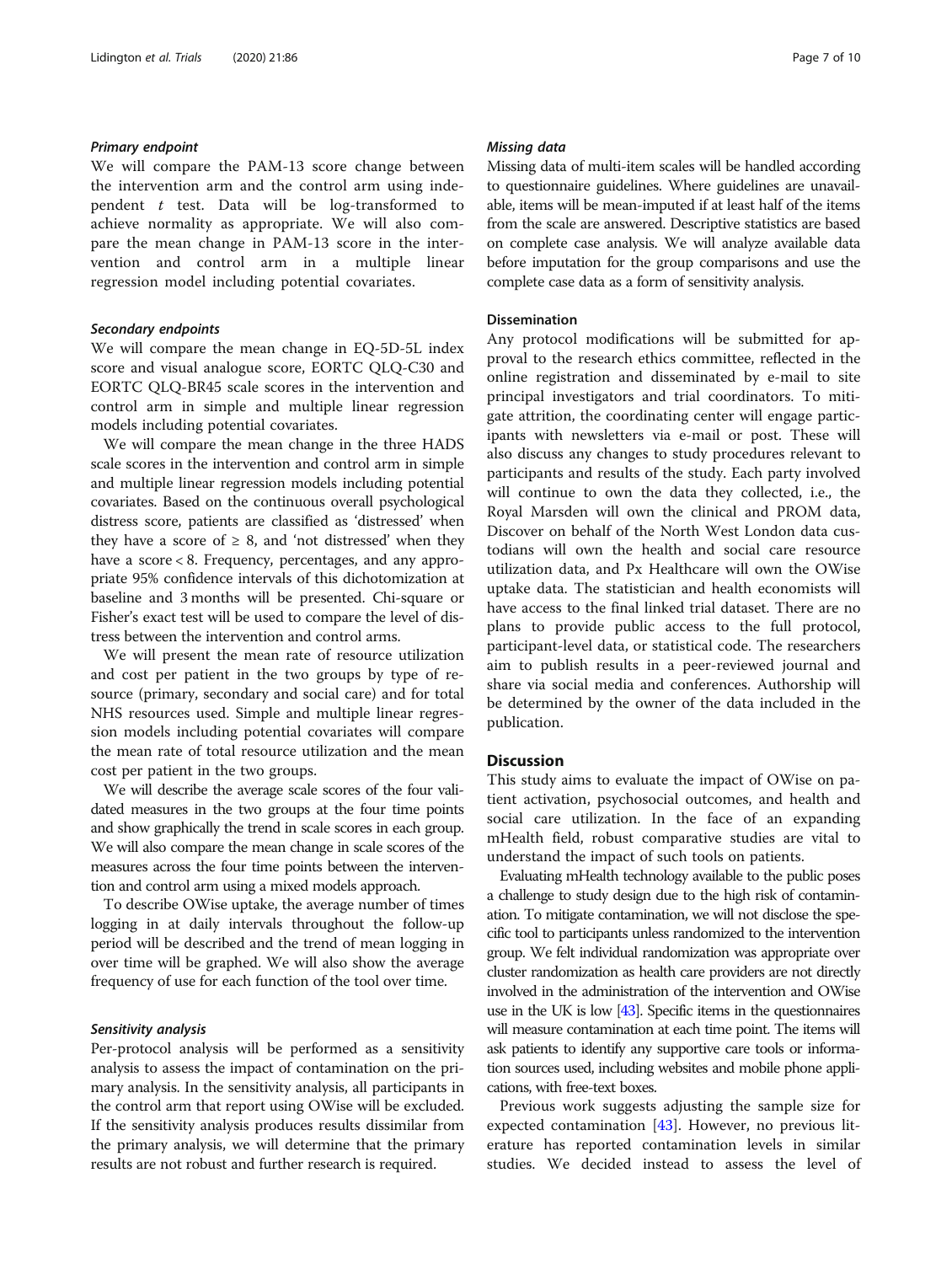<span id="page-7-0"></span>contamination before the end of recruitment and increase the sample size if necessary. To assess the impact of contamination on effect estimates, we will also conduct a sensitivity analysis using per-protocol analysis [[49\]](#page-9-0). This will test the robustness of our primary intention-to-treat analysis, the gold standard method for randomized controlled trials [[50\]](#page-9-0).

This study will use a new web-based PROM collection tool implemented by the Royal Marsden called PRO-FILES [[44\]](#page-8-0). Electronic capture of PROMS provides a number of benefits including flexibility for participants, more accurate and timely data collection and reduced time and costs to conduct research [[51](#page-9-0)]. There is also growing evidence for equivalence between paper and electronic PROM collection [[52\]](#page-9-0).

This study design may be limited by relying on patientreports of OWise use to measure contamination. However, this is unavoidable due to data protection arrangements of the tool. Participants may also use similar mHealth tools, which could confound the results. The open-ended items assessing contamination will measure the use of other tools and enable us to control for these effects in analysis as much as possible. This study will also be limited by updates of the application. Post hoc analysis of differences before and after the updates will allow us to assess whether changes in the application reduce or enlarge any effects or change participant uptake.

This study will allow us to assess whether OWise, a patient-focused mHealth technology, can have an impact on self-management processes, HRQoL, and NHS health resource utilization. With the comparative nature of the study and conduct in the NHS system, this will have broad implications for the adoption of this tool by the NHS in future. If successful, this application can be modified to meet the needs of other tumor groups. This study is also applying new methods in a growing field of mHealth evaluation and can serve as an example for researchers in future.

# Trial status

Protocol version 2.0 31/05/2019 was approved on 11/07/ 2019 with recruitment pending. End of recruitment is planned for 30 June 2020.

#### Supplementary information

Supplementary information accompanies this paper at [https://doi.org/10.](https://doi.org/10.1186/s13063-019-3971-6) [1186/s13063-019-3971-6.](https://doi.org/10.1186/s13063-019-3971-6)

Additional file 1: SPIRIT Checklist

#### Abbreviations

EORTC QLQ-BR45: European Organisation for Research and Treatment of Cancer Breast Cancer Quality of Life Questionnaire; EORTC QLQ-C30: European Organisation for Research and Treatment of Cancer Core Quality of Life Questionnaire; EQ-5D-5L: EuroQol 5-Dimension 5Level questionnaire; HADS: Hospital Anxiety and Depression Scale; HRQoL: Health-related quality of life; NHS: National Health Service; PROM: Patient-reported outcome measure; UK: United Kingdom

#### Acknowledgements

Carole Cohen provided expertise in the design of the health economic analysis. Carol Marlow helped determine the feasibility of the study as the information analyst. Sponsor Contact Ann Gandolfi Ann.gandolfi@rmh.nhs.uk Downs Road Sutton SM2 5PT United Kingdom + 44 (0)20 8661 3903

#### Authors' contributions

All authors were part of the study steering committee. OH is the principal investigator responsible for scientific leadership and final decision on PROMs selected. EL led study design, writing the protocol and study set up. SM, JN and SS provided clinical expertise for study design and recruiting patients. AL provided expertise for the economic analysis design and provision of analysis. KM led the statistical design of the trial. WvdG provided technical supervision and review of the study design. All authors read and approved the final manuscript.

#### Funding

Part funding was awarded through Innovate UK in the Competition: Support for SMEs to Evaluate Innovative Medical Technologies [Grant 12462]. Additional funding was provided by Px Healthcare who developed OWise. Innovate UK and Px Healthcare monitored the progress of the study but were not involved in study design, collection, analysis and interpretation of the data, writing the manuscript or decision to submit the report for publication. We would also like to acknowledge the indirect support of the NIHR Biomedical Research Centre at the Royal Marsden and the Institute of Cancer Research, London.

#### Availability of data and materials

Not applicable.

#### Ethics approval and consent to participate

The Royal Marsden NHS Foundation Trust is the study sponsor responsible for initiating and managing the study and the coordinating center. The sponsor will monitor the trial at 1 year and the end of the study. It was reviewed by the Royal Marsden NHS Foundation Trust and Institute of Cancer Research Combined Clinical Research Committee (CCR4965) and the London-Brent Research Ethics Committee (IRAS250002) and Health Research Authority (19/LO/0725). The Discover Research Access Group reviewed and approved the study on 18/07/2019. The study was registered at [clincaltrials.](http://clincaltrials.gov) [gov](http://clincaltrials.gov) (NCT03866655) on 7 March 2019 [\(https://clinicaltrials.gov/ct2/show/](https://clinicaltrials.gov/ct2/show/NCT03866655?id=NCT03866655&rank=1) [NCT03866655?id=NCT03866655&rank=1\)](https://clinicaltrials.gov/ct2/show/NCT03866655?id=NCT03866655&rank=1). This research will be carried out in accordance with the Declaration of Helsinki (1996). The study will be conducted in accordance with the conditions of ethical approval. Before participation, all participants must give written informed consent. The planned first enrolment is 1 August 2019.

#### Consent for publication

Not applicable.

#### Competing interests

The authors declare that they have no competing interests.

#### Author details

<sup>1</sup>The Royal Marsden Hospital, London, United Kingdom. <sup>2</sup>Discover at Imperial College Health Partners, London, United Kingdom. <sup>3</sup>Netherlands Cancer Institute, Amsterdam, Netherlands. <sup>4</sup>Institute of Cancer Research, Sutton United Kingdom.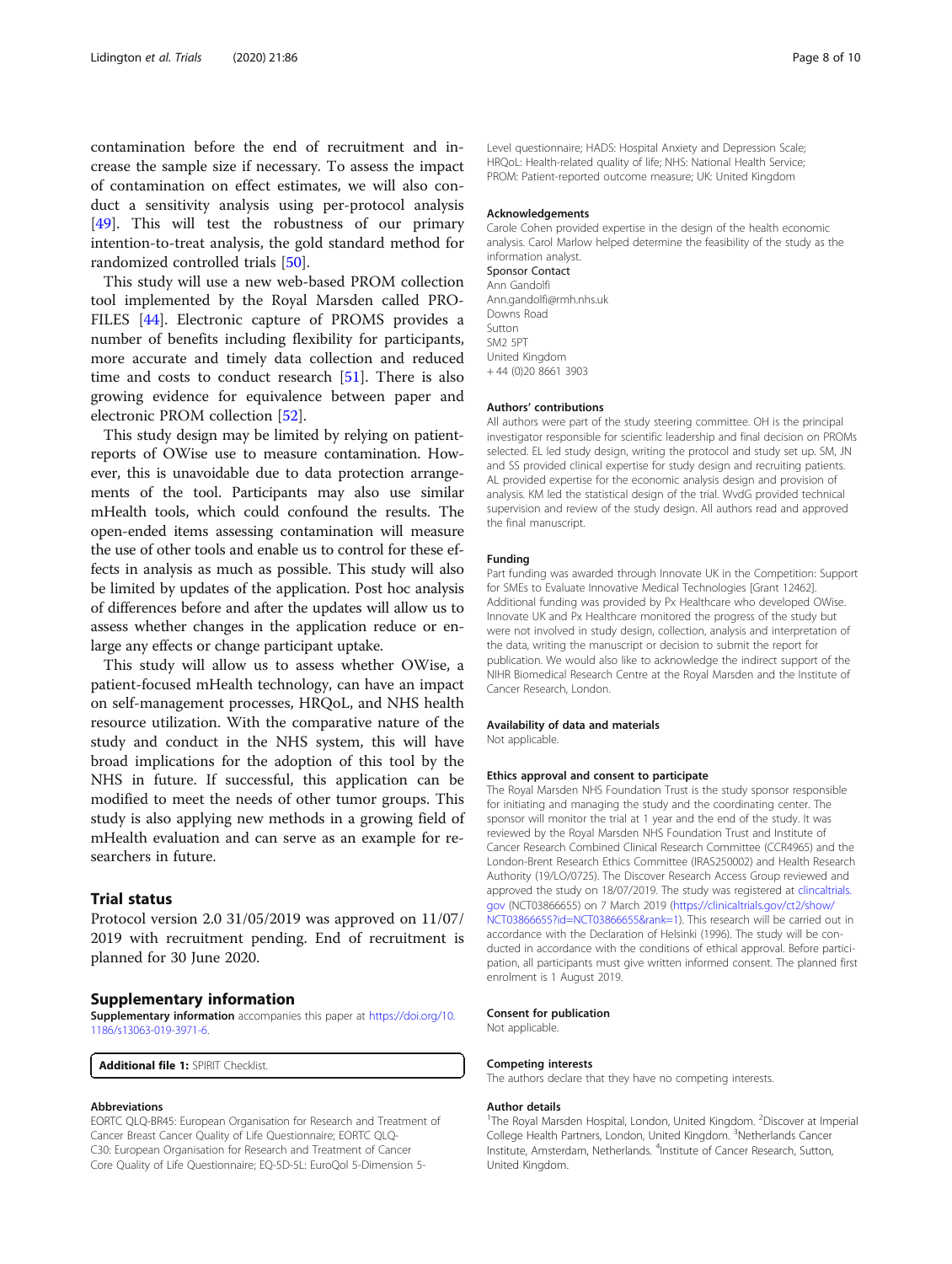#### <span id="page-8-0"></span>Received: 30 September 2019 Accepted: 6 December 2019 Published online: 15 January 2020

#### References

- 1. Breast Cancer Statistics. [https://www.cancerresearchuk.org/health](https://www.cancerresearchuk.org/health-professional/cancer-statistics/statistics-by-cancer-type/breast-cancer#heading-Zero)[professional/cancer-statistics/statistics-by-cancer-type/breast](https://www.cancerresearchuk.org/health-professional/cancer-statistics/statistics-by-cancer-type/breast-cancer#heading-Zero)[cancer#heading-Zero](https://www.cancerresearchuk.org/health-professional/cancer-statistics/statistics-by-cancer-type/breast-cancer#heading-Zero). Accessed 12 Jul 2019.
- 2. Laudicella M, Walsh B, Burns E, Smith PC. Cost of care for cancer patients in England: Evidence from population-based patient-level data. Br J Cancer. 2016;114:1286–92.
- 3. National Health Service. Next Steps on the NHS Five Year Forward View. 2017. Available from: [https://www.england.nhs.uk/publication/next-steps-on](https://www.england.nhs.uk/publication/next-steps-on-the-nhs-five-year-forward-view/)[the-nhs-five-year-forward-view/.](https://www.england.nhs.uk/publication/next-steps-on-the-nhs-five-year-forward-view/)
- 4. Hernandez Silva E, Lawler S, Langbecker D. The effectiveness of mHealth for self-management in improving pain, psychological distress, fatigue, and sleep in cancer survivors: a systematic review. J Cancer Surviv. 2019;13:97–107.
- 5. Kumar S, Nilsen WJ, Abernethy A, Atienza A, Patrick K, Pavel M, et al. Mobile Health Technology Evaluation: The mHealth Evidence Workshop. Am J Prev Med. 2013;45:228–36.
- 6. Jongerius C, Russo S, Mazzocco K, Pravettoni G. Research-Tested Mobile Apps for Breast Cancer Care: Systematic Review. JMIR mHealth uHealth. 2019;7:e10930.
- 7. Hwang H. Electronic wound monitoring after ambulatory breast cancer surgery: Improving patient care and satisfaction using a smart phone app. BCMJ. 2016;58(8):448–53.
- Egbring M, Far E, Roos M, Dietrich M, Brauchbar M, Kullak-Ublick GA, et al. A mobile app to stabilize daily functional activity of breast cancer patients in collaboration with the physician: A randomized controlled clinical trial. J Med Internet Res. 2016;18:e238.
- 9. Zhu J, Ebert L, Liu X, Wei D, Chan SWC. Mobile breast cancer e-support program for Chinese women with breast cancer undergoing chemotherapy (Part 2): Multicenter randomized controlled trial. JMIR mHealth uHealth. 2018;6:e104.
- 10. Foley NM, O'Connell EP, Lehane EA, Livingstone V, Maher B, Kaimkhani S, et al. PATI: Patient accessed tailored information: A pilot study to evaluate the effect on preoperative breast cancer patients of information delivered via a mobile application. Breast. 2016;30:54–8.
- 11. OWise Breast Cancer. <http://www.owise.uk/>. Accessed 6 Jun 2019.
- 12. NHS Apps Library . <https://www.nhs.uk/apps-library/?page=3>. Accessed 16 Jul 2019. 13. Whittaker R, Merry S, Dorey E, Maddison R. A development and evaluation
- process for mHealth interventions: Examples from New Zealand. J Health Commun. 2012;17:11–21.
- 14. Young-Afat DA, van Gils CH, Bruinvels DJ, van der Pol CC, Witkamp AJ, Sijtsema S, et al. Patients' and Health Care Providers' Opinions on a Supportive Health App During Breast Cancer Treatment: A Qualitative Evaluation. JMIR Cancer. 2016;2:e8.
- 15. Polly R, Sawin K. The Individual and Family Self-management Theory: Background and Perspectives on Context, Process, and Outcomes. Nurs Outlook. 2009;57:217–25.
- 16. Greene J, Hibbard JH. Why Does Patient Activation Matter? An Examination of the Relationships Between Patient Activation and Health-Related Outcomes. J Gen Intern Med. 2011;27:520–6.
- 17. Mitchell SE, Gardiner PM, Sadikova E, Martin JM, Jack BW, Hibbard JH, et al. Patient Activation and 30-Day Post-Discharge Hospital Utilization. J Gen Intern Med. 2013;29:349–55.
- 18. Hibbard JH, Greene J, Overton V. Patients With Lower Activation Associated With Higher Costs; Delivery Systems Should Know Their Patients' "Scores". Health Aff. 2013;2:216–22.
- 19. Schulz KF, Grimes DA. Unequal group sizes in randomized trials: guarding against guessing. Lancet. 2002;359:966–70.
- 20. Kabisch M, Ruckes C, Sibert-Grafe M, Blettner M. Randomized Controlled Trials. Dtsch Arztebl Int. 2011;108(39):663–8.
- 21. The Office of Communications. Adults' media use and attitudes. The Office of Communications, 2017. Available from: [https://www.ofcom.org.uk/research](https://www.ofcom.org.uk/research-and-data/media-literacy-research/adults/adults-media-use-and-attitudes)[and-data/media-literacy-research/adults/adults-media-use-and-attitudes.](https://www.ofcom.org.uk/research-and-data/media-literacy-research/adults/adults-media-use-and-attitudes)
- 22. Bernat JK, Coa K, Blanch-Hartigan D. Cancer survivors as activated patients: Exploring the relationship between cancer history and patient activation. J Psychosoc Oncol. 2017;35:239–47.
- 23. Hibbard JH, Stockard J, Mahoney ER, Tusler M. Development of the Patient Activation Measure (PAM): Conceptualizing and Measuring Activation in Patients and Consumers. Health Serv Res. 2004;39:1005–26.
- 24. Hibbard JH, Mahoney ER, Stock R, Tusler M. Do increases in patient activation result in improved self-management behaviors? Health Serv Res. 2007;42:1443–63.
- 25. Insigina Health. Patient activation measure (PAM) 13 TM Licence Materials copyright: LLC. Eugene: Insignia Health; 2011.
- 26. Morrison D, Wyke S, Saunderson K, Mcconnachie A, Agur K, Chaudhuri R, et al. Findings from a pilot Randomised trial of an Asthma Internet Selfmanagement Intervention (RAISIN). BMJ Open. 2016;6:e009254.
- 27. Bakitas M, Lyons KD, Hegel MT, Bakitas M. Effects of a Palliative Care Intervention. JAMA. 2009;302:741–9.
- 28. Roberts N, Kidd L, Dougall N, Patel I, McNarry S, Nixon C. Measuring patient activation: the utility of the Patient Activation Measure within a UK context results from four exemplar studies and potential future applications. Patient Educ Couns. 2016;99:1739–46.
- 29. Hibbard JH, Mahoney ER, Stockard J, Tusler M. Development and testing of a short form of the patient activation measure. Health Serv Res. 2005;40:1918–30.
- 30. Hibbard J, Helen G. Supporting people to manage their health: an introduction to patient activation, vol. 51. London: King's Fund; 2014.
- 31. Jansen F, Coupé VMH, Eerenstein SEJ, Leemans CR, Verdonck-de Leeuw IM. Costs from a healthcare and societal perspective among cancer patients after total laryngectomy: are they related to patient activation? Support Care Cancer. 2018;26:1221–31.
- 32. Aaronson NK, Ahmedzai S, Bergman B, Bullinger M, Cull A, Duez NJ, et al. The European Organization for Research and Treatment of Cancer QLQ-C30: a quality-of-life instrument for use in international clinical trials in oncology. J Natl Cancer Inst. 1993;85:365–76.
- 33. Bjelic-Radisic V, Bottomley A, Cardoso F, Cameron D, Brain E, Kuljanic K, et al. An international update of the EORTC questionnaire for assessing quality of life in breast cancer patients (EORTC QLQ-BC23) - EORTC QLQ-BR45. Ann Oncol. 2018;29:mdy270–67.
- 34. Fayers PM, Aaronson NK, Bjordal K, Curran D, Grønvold M. EORTC QLQ-C30 scoring manual. Brussels: EORTC; 1999.
- 35. Cocks K, King MT, Velikova G, St-James MM, Fayers PM, Brown JM. Evidencebased guidelines for determination of sample size and interpretation of the European organisation for the research and treatment of cancer quality of life questionnaire core 30. J Clin Oncol. 2011;29:89–96.
- 36. Hopwood P, Haviland J, Mills J, Sumo G, M Bliss J. The impact of age and clinical factors on quality of life in early breast cancer: An analysis of 2208 women recruited to the UK START Trial (Standardisation of Breast Radiotherapy Trial). Breast. 2007;16:241–51.
- 37. Zigmond AS, Snaith RP. The hospital anxiety and depression scale. Acta Psychiatr Scand. 1983;67:361–70.
- Snaith RP. The Hospital Anxiety And Depression Scale. Health Qual Life Outcomes. 2003;1:29.
- 39. Annunziata MA, Muzzatti B, Altoé G. Defining hospital anxiety and depression scale (HADS) structure by confirmatory factor analysis: A contribution to validation for oncological settings. Ann Oncol. 2011;22:2330–3.
- 40. EuroQol Research Foundation. EQ-5D-5L User Guide, 2019. Available from [https://euroqol.org/publications/user-guides.](https://euroqol.org/publications/user-guides)
- 41. Devlin NJ, Shah KK, Feng Y, Mulhern B, van Hout B. Valuing health-related quality of life: An EQ-5D-5L value set for England. Health Econ. 2018;27(1):7–22.
- 42. Kimman ML, Dirksen CD, Lambin P, Boersma LJ. Responsiveness of the EQ-5D in breast cancer patients in their first year after treatment. Health Qual Life Outcomes. 2009;7:11.
- 43. Torgerson DJ. Contamination in trials: is cluster randomisation the answer? BMJ. 2001;322:355–7.
- 44. Van De Poll-Franse LV, Horevoorts N, van Eenbergen M, Denollet J, Roukema JA, Aaronson NK, et al. The Patient Reported Outcomes Following Initial treatment and Long term Evaluation of Survivorship registry: Scope, rationale and design of an infrastructure for the study of physical and psychosocial outcomes in cancer survivorship cohorts. Eur J Cancer. 2011; 47:2188–94.
- 45. Deen D, Lu WH, Rothstein D, Santana L, Gold MR. Asking questions: The effect of a brief intervention in community health centers on patient activation. Patient Educ Couns. 2011;84:257–60.
- 46. Shively MJ, Gardetto NJ, Kodiath MF, Kelly A, Smith TL, Stepnowsky C, et al. Effect of patient activation on self-management in patients with heart failure. J Cardiovasc Nurs. 2013;28:20–34.
- 47. Murnane A, Gough K, Thompson K, Holland L, Conyers R. Adolescents and young adult cancer survivors: exercise habits, quality of life and physical activity preferences. Support Care Cancer. 2014;23:501–10.